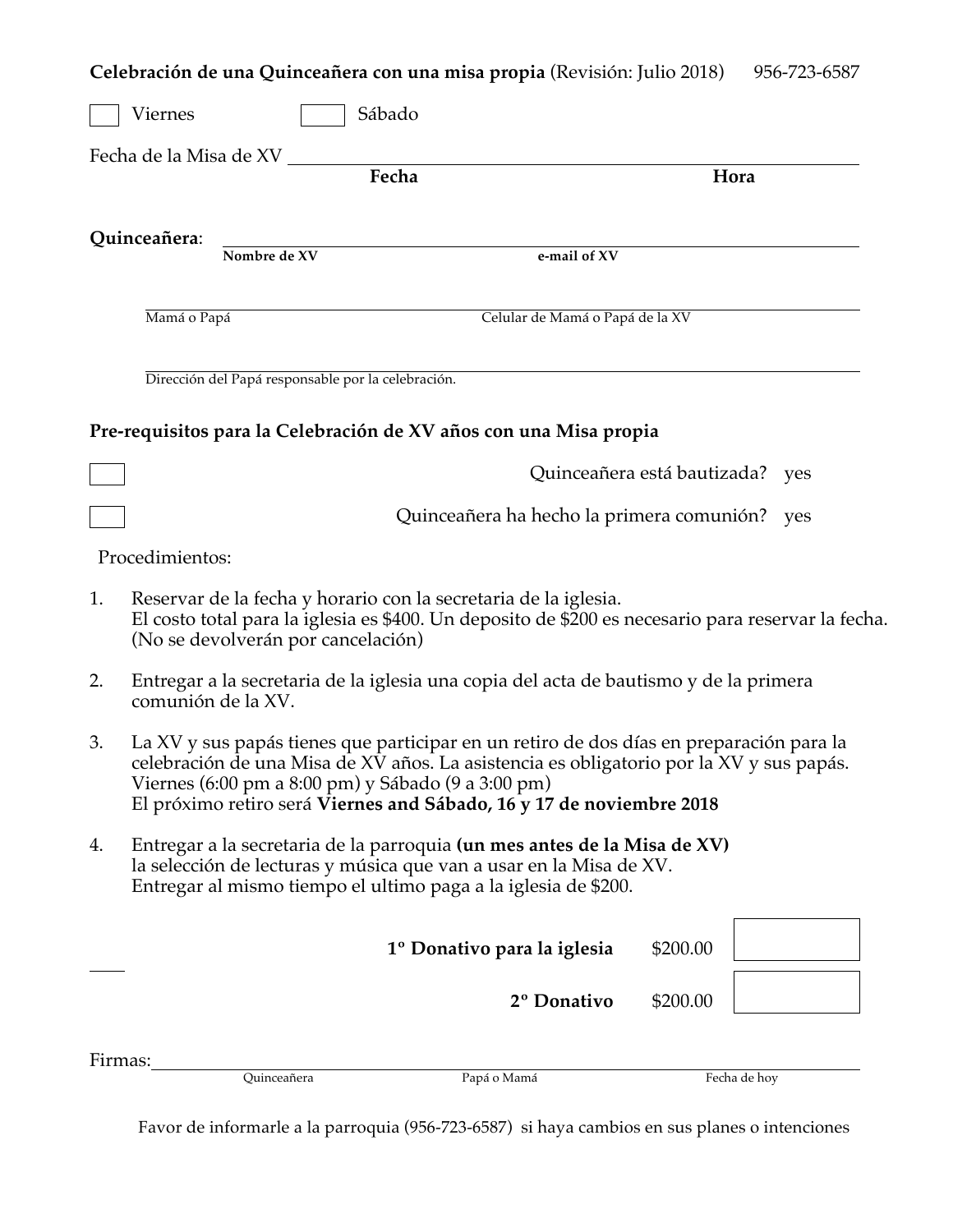|                    | Celebration of an Individual XV Mass (Revised: July 2018)<br>956-723-6587                                                                                                                                                                                                                                                                    |                                              |                                                                                                                                       |                                  |          |                                                                                              |
|--------------------|----------------------------------------------------------------------------------------------------------------------------------------------------------------------------------------------------------------------------------------------------------------------------------------------------------------------------------------------|----------------------------------------------|---------------------------------------------------------------------------------------------------------------------------------------|----------------------------------|----------|----------------------------------------------------------------------------------------------|
| Friday<br>Saturday |                                                                                                                                                                                                                                                                                                                                              |                                              |                                                                                                                                       |                                  |          |                                                                                              |
|                    | Date for the XV Mass                                                                                                                                                                                                                                                                                                                         |                                              |                                                                                                                                       |                                  |          |                                                                                              |
|                    |                                                                                                                                                                                                                                                                                                                                              |                                              | <b>Date</b>                                                                                                                           |                                  |          | Time                                                                                         |
|                    |                                                                                                                                                                                                                                                                                                                                              |                                              |                                                                                                                                       |                                  |          |                                                                                              |
|                    | Quinceañera:                                                                                                                                                                                                                                                                                                                                 |                                              |                                                                                                                                       |                                  |          |                                                                                              |
|                    |                                                                                                                                                                                                                                                                                                                                              | Name of the XV                               |                                                                                                                                       | e-mail of XV                     |          |                                                                                              |
|                    |                                                                                                                                                                                                                                                                                                                                              |                                              |                                                                                                                                       |                                  |          |                                                                                              |
|                    | Parent Name                                                                                                                                                                                                                                                                                                                                  |                                              |                                                                                                                                       | Cell Phone of the parent         |          |                                                                                              |
|                    |                                                                                                                                                                                                                                                                                                                                              |                                              |                                                                                                                                       |                                  |          |                                                                                              |
|                    |                                                                                                                                                                                                                                                                                                                                              | Address of the Parent Responsible for the XV |                                                                                                                                       |                                  |          |                                                                                              |
|                    |                                                                                                                                                                                                                                                                                                                                              |                                              |                                                                                                                                       |                                  |          |                                                                                              |
|                    |                                                                                                                                                                                                                                                                                                                                              |                                              | Pre-Requirements for the celebration of a XV with a private Mass                                                                      |                                  |          |                                                                                              |
|                    |                                                                                                                                                                                                                                                                                                                                              |                                              |                                                                                                                                       | The Quinceañera is baptized. yes |          |                                                                                              |
|                    |                                                                                                                                                                                                                                                                                                                                              |                                              | The Quinceañera has made her first communion. yes                                                                                     |                                  |          |                                                                                              |
|                    |                                                                                                                                                                                                                                                                                                                                              |                                              |                                                                                                                                       |                                  |          |                                                                                              |
|                    | Procedures:                                                                                                                                                                                                                                                                                                                                  |                                              |                                                                                                                                       |                                  |          |                                                                                              |
| 1.                 | Reserve the date and the time of the XV with the Parish Secretary<br>The total donation to the church for a XV celebration is \$400.<br>A deposit of \$200 is necessary to reserve the date and time. This deposit is not refundable if<br>the event is cancelled by the family or by the church (for non-compliance with our<br>procedures) |                                              |                                                                                                                                       |                                  |          |                                                                                              |
| 2.                 | Certificate.                                                                                                                                                                                                                                                                                                                                 |                                              |                                                                                                                                       |                                  |          | Turn in to the Parish Secretary a copy of the XV's baptismal certificate and First Communion |
| 3.                 |                                                                                                                                                                                                                                                                                                                                              |                                              | pm to 8:00 pm; and Saturday from 9:00 am to 3:00 pm)<br>The next retreat will be Friday and Saturday, the 16 and 17 of November 2018. |                                  |          | The XV and her parents must participate in a two-day preparation retreat (Friday from 6:00   |
| 4.                 |                                                                                                                                                                                                                                                                                                                                              |                                              | that the XV will use during the XV Mass. The 2nd donation of \$200 is also due at this time.                                          |                                  |          | Turn in to the Parish Secretary (one month before the XV) the choices of Reading and music   |
|                    |                                                                                                                                                                                                                                                                                                                                              |                                              | 1st Donation to the church                                                                                                            | Plus:                            | \$200.00 |                                                                                              |
|                    |                                                                                                                                                                                                                                                                                                                                              |                                              | 2nd Donation to the church                                                                                                            |                                  | \$200.00 |                                                                                              |
|                    |                                                                                                                                                                                                                                                                                                                                              |                                              |                                                                                                                                       |                                  |          |                                                                                              |
|                    | Signatures:                                                                                                                                                                                                                                                                                                                                  | Quinceañera                                  | Mother or Father of XV                                                                                                                |                                  |          | Today's Date                                                                                 |
|                    |                                                                                                                                                                                                                                                                                                                                              |                                              |                                                                                                                                       |                                  |          |                                                                                              |

Please contact San Luis Rey (956-723-6587) if there are any changes in your plans or intentions.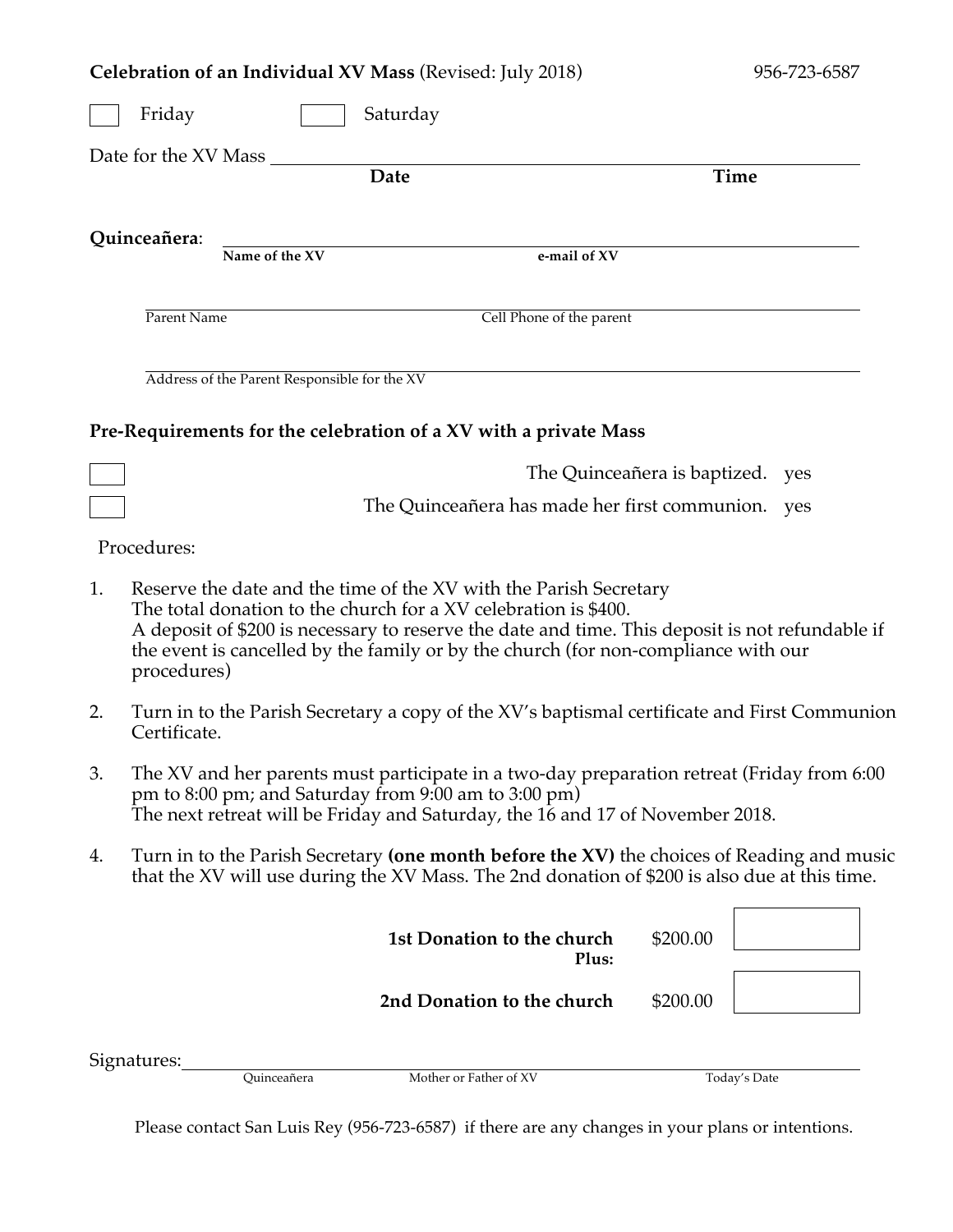|                                                                                                   | Friday-Viernes: Saturday-Sábado<br>Date-Fecha<br>Time-Hora                                                                                                                                                                        |                                                                                                                                   |  |  |
|---------------------------------------------------------------------------------------------------|-----------------------------------------------------------------------------------------------------------------------------------------------------------------------------------------------------------------------------------|-----------------------------------------------------------------------------------------------------------------------------------|--|--|
| Quinceañera:                                                                                      | Name/ Nombre Completo                                                                                                                                                                                                             |                                                                                                                                   |  |  |
|                                                                                                   | Cell Phone/Celular                                                                                                                                                                                                                | E-mail of XV                                                                                                                      |  |  |
| Selecciones para la misa:                                                                         |                                                                                                                                                                                                                                   | <b>Choices for the Mass:</b>                                                                                                      |  |  |
|                                                                                                   | La música de la Misa dirigida por:                                                                                                                                                                                                | The music for the Mass is provided by:                                                                                            |  |  |
| lado de la XV)                                                                                    | La Entrada de la XV y sus papás.<br>(Los papás se sienten en el santuario a cada<br>Primera Lectura #__________<br>leído por a contrar contrar contrar contrar contrar contrar contrar contrar contrar contrar contrar contrar co | The Entrance of the XV and her parents:<br>(The parents sit in the sanctuary at each side of<br>the XV)<br>First Reading #        |  |  |
| Salmo Responsorial #                                                                              |                                                                                                                                                                                                                                   | Responsorial Psalm #                                                                                                              |  |  |
| Evangelio #<br>leído por el sacerdote                                                             |                                                                                                                                                                                                                                   | Gospel #<br>read by the priest                                                                                                    |  |  |
| <b>Profesión de Fe: La XV responde</b>                                                            |                                                                                                                                                                                                                                   | Profession of Faith: The XV responds.                                                                                             |  |  |
|                                                                                                   | Compromiso de la XV, hecho por ella.                                                                                                                                                                                              | The XV Promise, made by the XV                                                                                                    |  |  |
| El sacerdote bendice a la XV.                                                                     |                                                                                                                                                                                                                                   | The priest blesses the XV.                                                                                                        |  |  |
| Oración de los fieles:<br>El sacerdote empieza.                                                   | La intenciones leídos por<br><u>La intenciones</u> leídos por                                                                                                                                                                     | <b>Prayer of the Faithful:</b><br>The priest beings.<br>The intentions are read by <b>the intentions</b>                          |  |  |
| La bendición final<br>Si haya tiempo,<br>5 fotos sacados en la iglesia<br>La salida de la Iglesia | La misa continua como normal                                                                                                                                                                                                      | The Mass continues as usual<br>The final blessing<br>If there is time,<br>5 photos can be taken in the church.<br>The recessional |  |  |

You will find a document with all the possible readings at:

# **www.dioceseoflaredo.org/san-luis-rey-church-laredo**

This document must be turned into the parish **one month before** the XV Hay que entregar este documento a la iglesia **un mes antes de la Misa** de XV